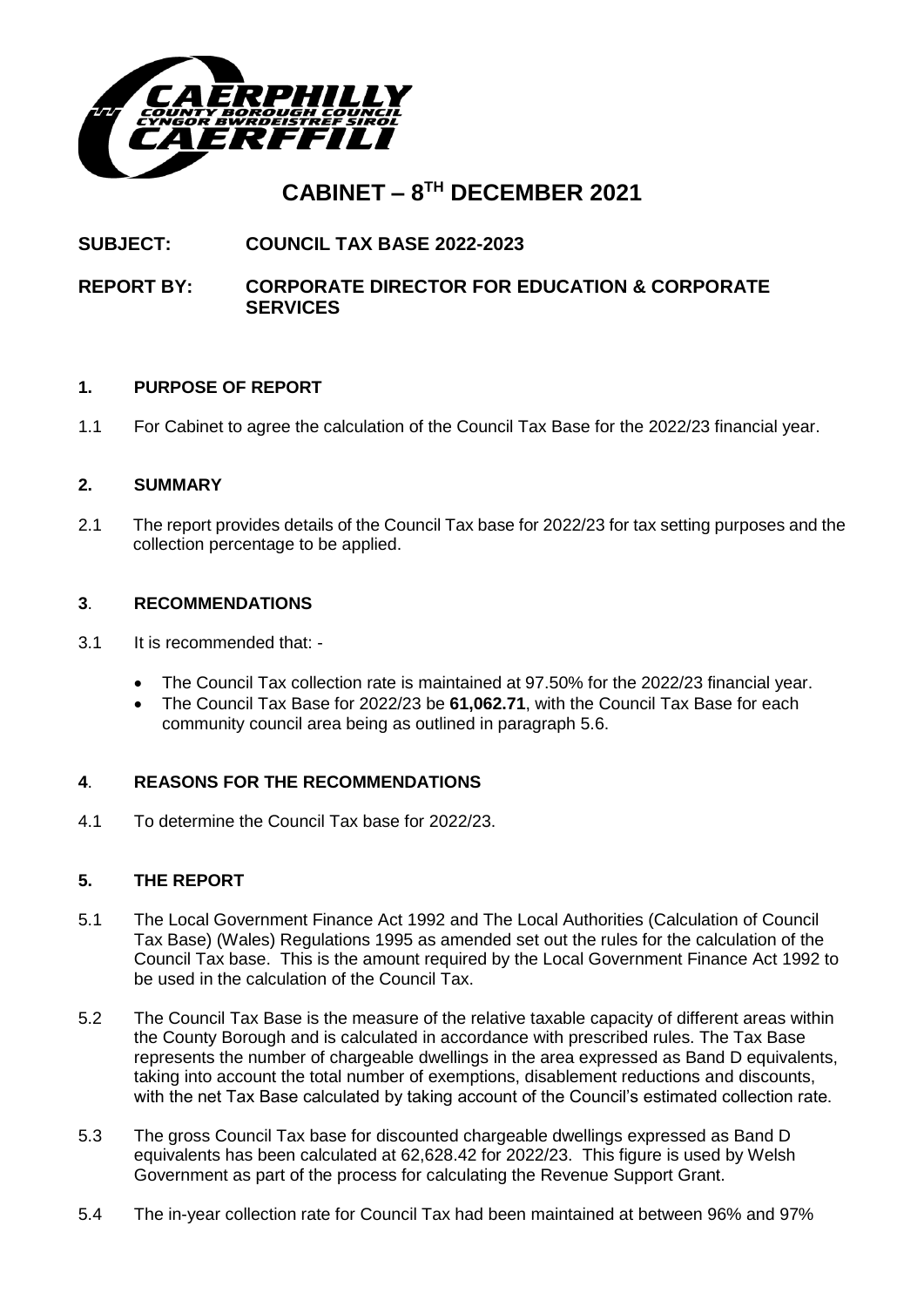prior to the breakout of the Covid-19 pandemic. Last year however, it was only 94.5%. This was representative across all 22 Welsh authorities, who all reported a lower in-year collection rate due to the impact of the pandemic.

- 5.5 The Authority actively pursues all Council Tax arrears which results in the collection rate of 97.5% being regularly exceeded over time. This year the Authority has targeted the collection of previous years arrears, although this has been impacted by the restrictions in place limiting the number of defaulters we can summons to Magistrates' court
- 5.5 As the collection rate is regularly exceeded over time, it is proposed that the budgeted collection rate be maintained at 97.50% for 2022/23.
- 5.6 The Council Tax base for 2022/23 is 62,628.42 x 97.50%, which equates to **61,062.71**. Members are advised that increases in Band D equivalents can result in a reduced Revenue Support Grant when the final settlement announcement is made later this year. The Council Tax base analysed over community council areas is as follows: -

## **Community Councils Tax Base 2022/23**

| <b>Community Council</b>                | <b>Band D</b> |
|-----------------------------------------|---------------|
| Aber Valley                             | 2,016.21      |
| Argoed                                  | 871.94        |
| <b>Bargoed</b>                          | 3,694.09      |
| Bedwas, Trethomas & Machen              | 3,948.40      |
| Blackwood                               | 2,972.91      |
| Caerphilly                              | 6,293.38      |
| Darran Valley                           | 714.21        |
| Draethen, Waterloo & Rudry              | 619.91        |
| Gelligaer                               | 6,285.34      |
| Llanbradach & Pwllypant                 | 1,501.97      |
| Maesycwmmer                             | 905.37        |
| Nelson                                  | 1,595.45      |
| New Tredegar                            | 1,338.76      |
| Penyrheol, Trecenydd & Energlyn         | 4,516.18      |
| Rhymney                                 | 2,551.88      |
| <b>Risca East</b>                       | 2,040.30      |
| <b>Risca West</b>                       | 1,813.84      |
| Van                                     | 1,652.77      |
| <b>Areas without Community Councils</b> | 15,729.80     |
| <b>Total</b>                            | 61,062.71     |

## **6. ASSUMPTIONS**

6.1 It is assumed that although the council tax collection rate of 97.50% is unlikely to be reached by the end of the financial year, it will be met over a period of time.

#### **7. SUMMARY OF INTEGRATED IMPACT ASSESSMENT**